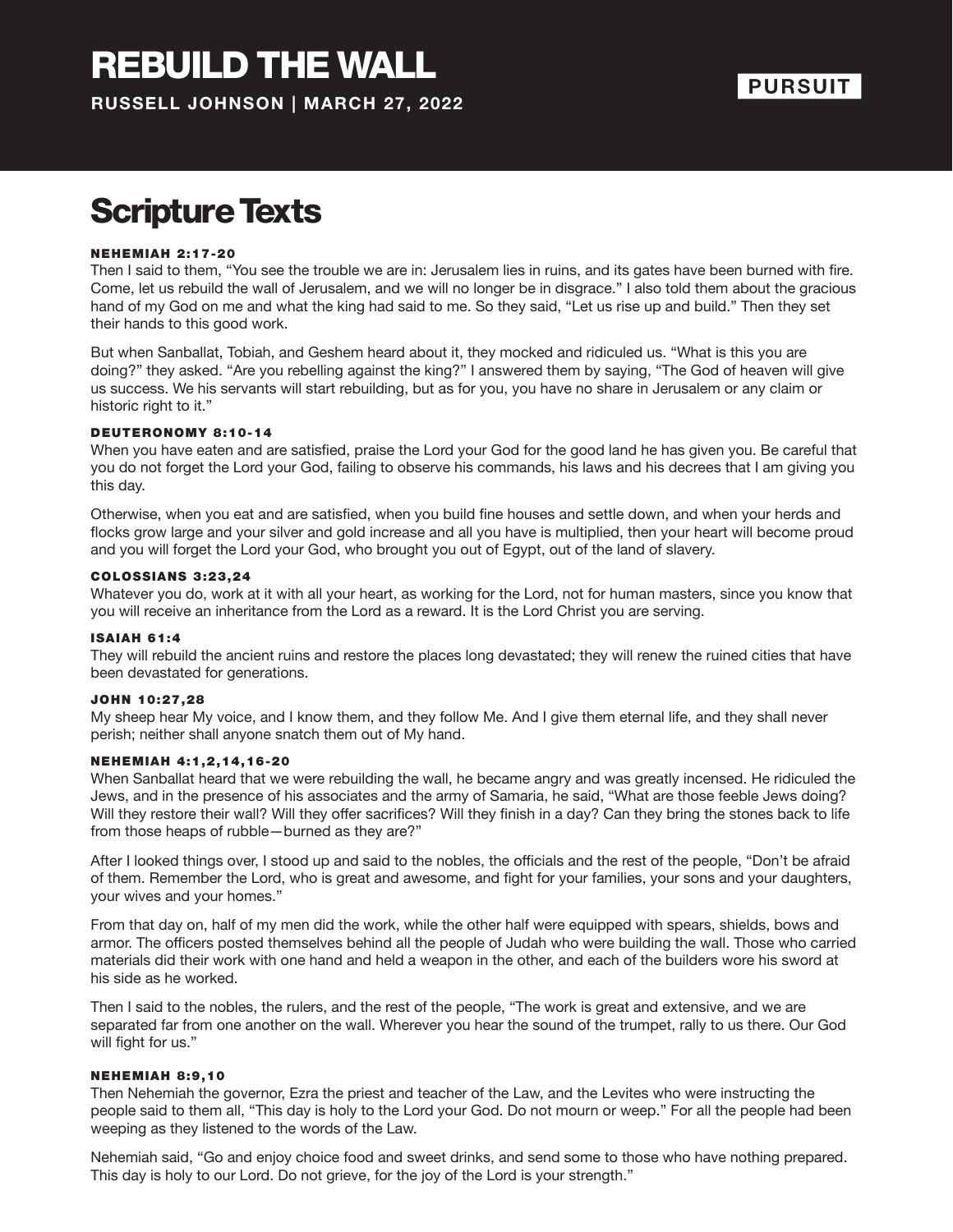### Big Ideas

**Hard times create strong people. Strong people create good times. Good times create weak people. Weak people create hard times.**

# 2

4

**Nehemiah had a political position before he had a spiritual position. He saw his vocation as just another sphere of influence that God could use if he would only be a willing vessel.**

**Our prosperity has a purpose… but as soon as we forget that our supply comes from God, our prosperity becomes a trap that leads you into bondage. We are not containers of blessing; we are conduits of blessing.**

**The Church has an obligation to speak truth in the public square. If we don't, the religion of politics will swallow up the ability of free people to worship God as we see fit.**

**If we can look up, we can get up. If we can get up, we can set our hands to good work and begin the process of rebuilding.** 

> **Shame is a false identity that attempts to convince us that we are what we've done. In Christ we have become new creations and shame and condemnation no longer have any claim.**

6

1

5

### **PURSUIT**